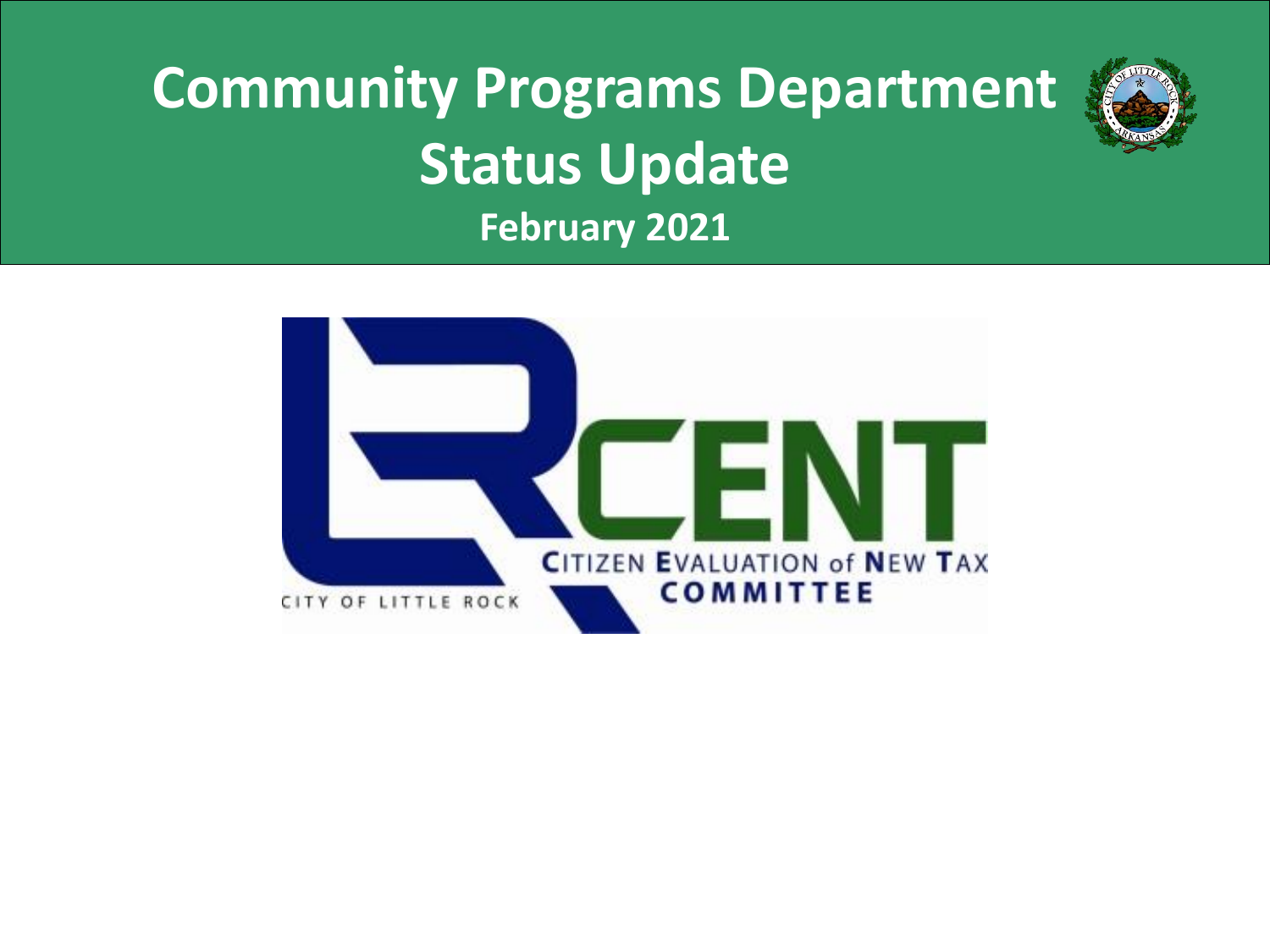# **Community Programs Department Re-Entry Program Intake Numbers**



Due to COVID-19, City Hall has remained closed to the public, which has affected our intake numbers. It is our hope that the intake numbers will increase once the pandemic numbers start to decrease within the City of Little Rock.

### **Re-Entry Intake Numbers from November 1, 2020 to January 31, 2021**

Total Number Served 31 Residents

**Demographics:** 

Total Count of Ethnicity: 31 African-American

Total Count of Gender: 28 Male and 3 Female

Total Count of Marital Status: 1 Divorced, 6 Married, 1 Separated, and 23 Single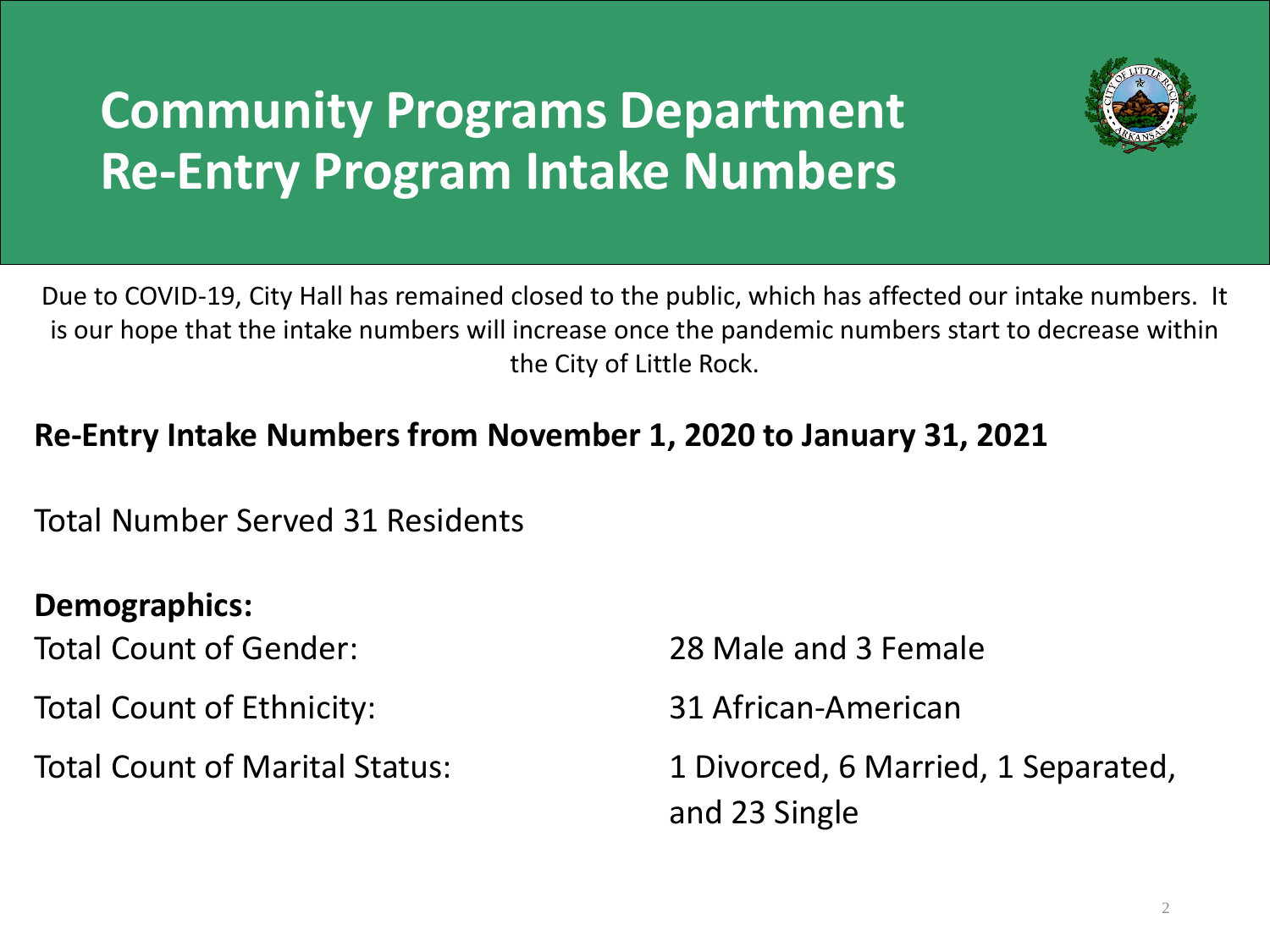

# **Community Programs Department Re-Entry Program-Intake Numbers By Month**

#### **Re-Entry Intake Numbers for November 2020** Total Number Served : 12 Residents

#### **Demographics:**

Total Count of Gender: Total Count of Gender: 3 Females Total Count of Ethnicity: 12 African-American Total Count of Martial Status: 4 Married and 8 Single



### **Graph is Broken Down by Zip Codes:**



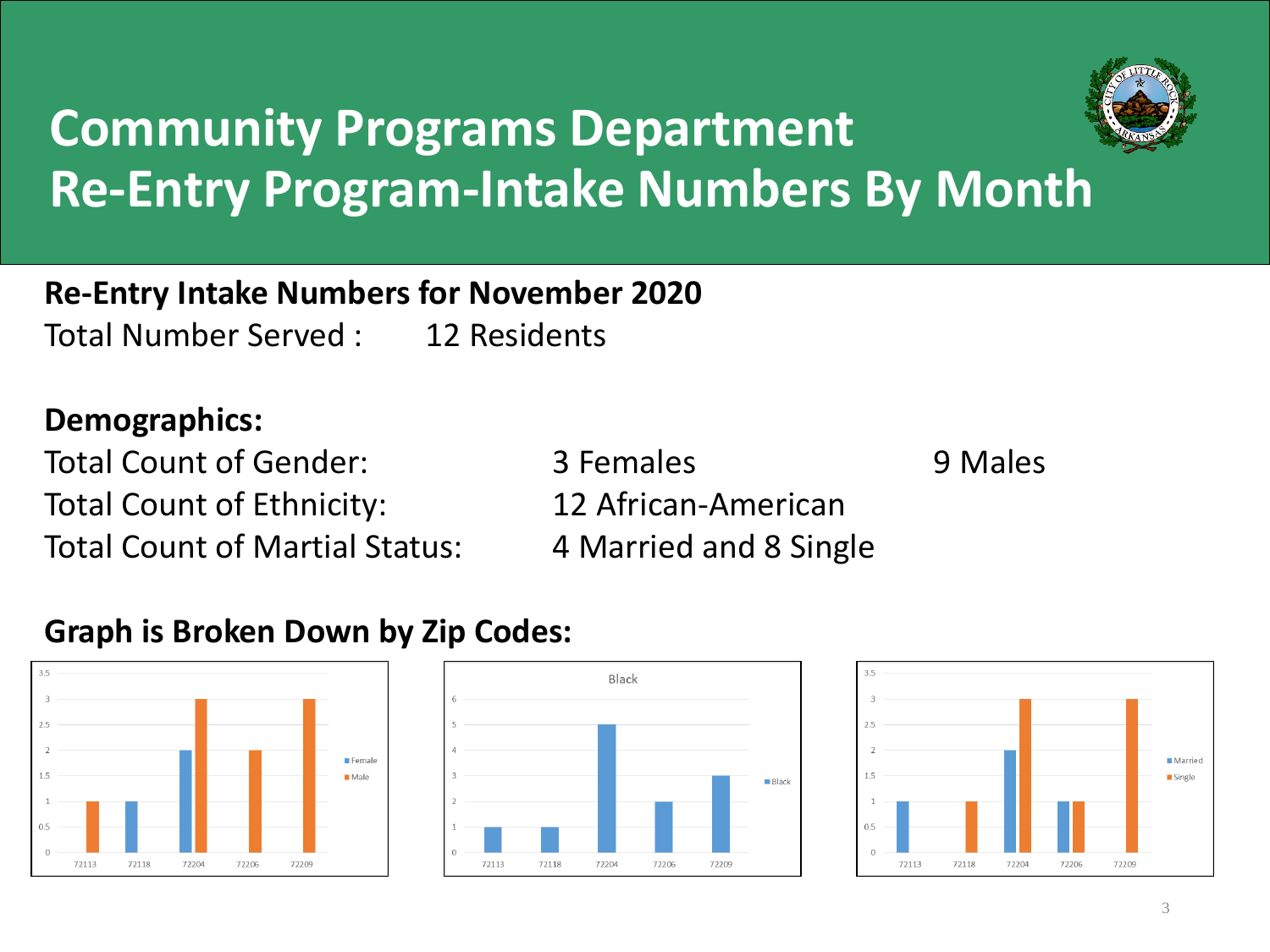

# **Community Programs Department Re-Entry Program-Intake Numbers by Month**

**Re-Entry Intake Numbers for December 2020**

Total Number Served : 8 Residents

#### **Demographics:**

Total Count of Gender: 8 Males Total Count of Ethnicity: 8 African-American

Total Count of Martial Status: 1 Divorced, 1 Married and 6 Single

### **Graph is Broken Down by Zip Codes:**





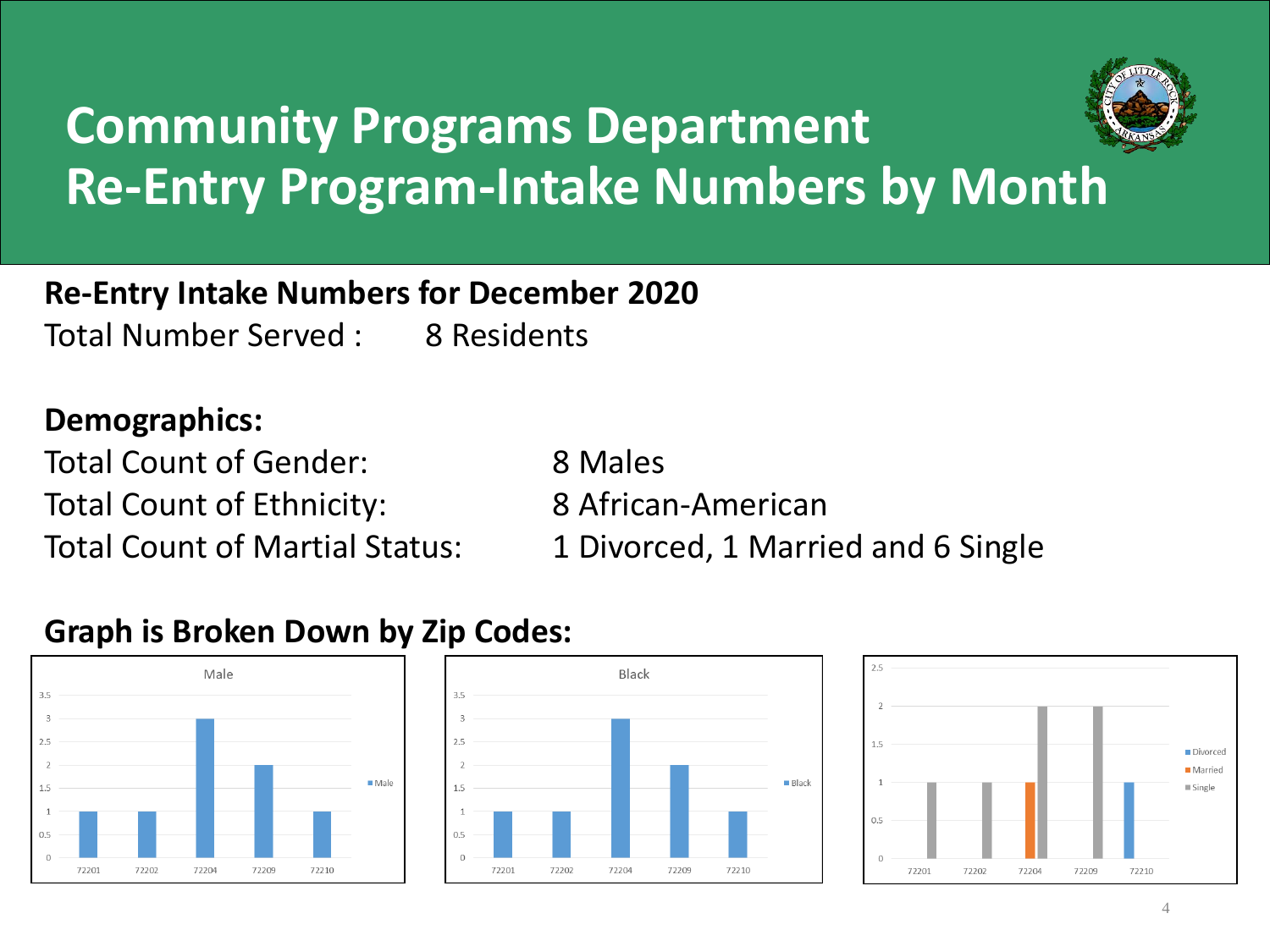

# **Community Programs Department Re-Entry Program-Intake Numbers by Month**

### **Re-Entry Intake Numbers for January 2021**

Total Number Served : 11 Residents

#### **Demographics:**

Total Count of Gender: 11 Males Total Count of Ethnicity: 11 African-American **Graph is Broken Down by Zip Codes:**

Total Count of Martial Status: 1 Separated, 1 Married, 9 Single





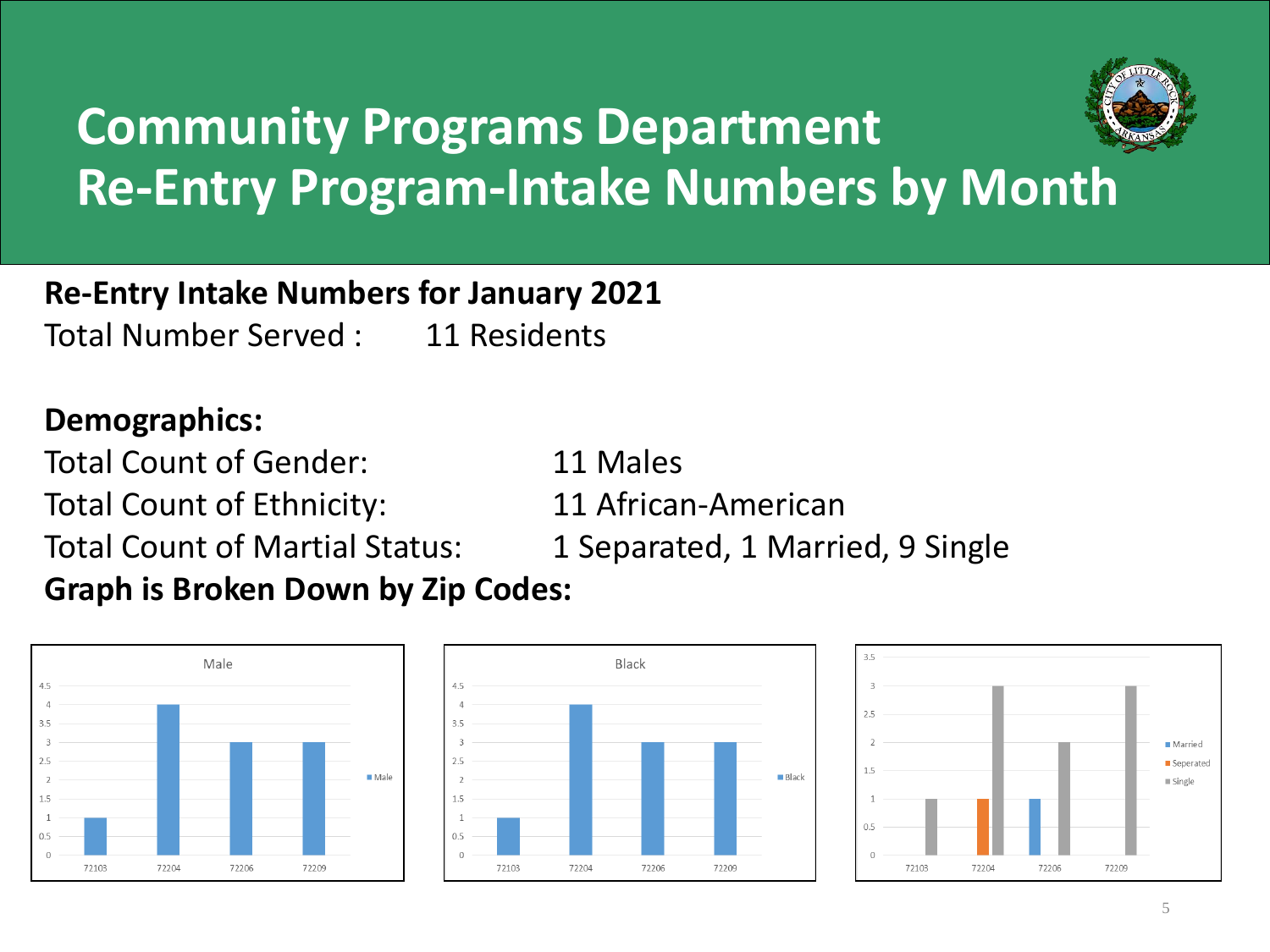

### **Re-Entry Program City of Little Rock HR Submission Numbers November 2020 to January 2021**

### **The Re-Entry Program has submitted the following applications:**

- 16 Applications were Submitted to Labor Work Pool
- 1 Application was Submitted to Metro Housing

### **City of Little Rock Human Resources Referred:**

2 Clients for Employment to the Side Walk Program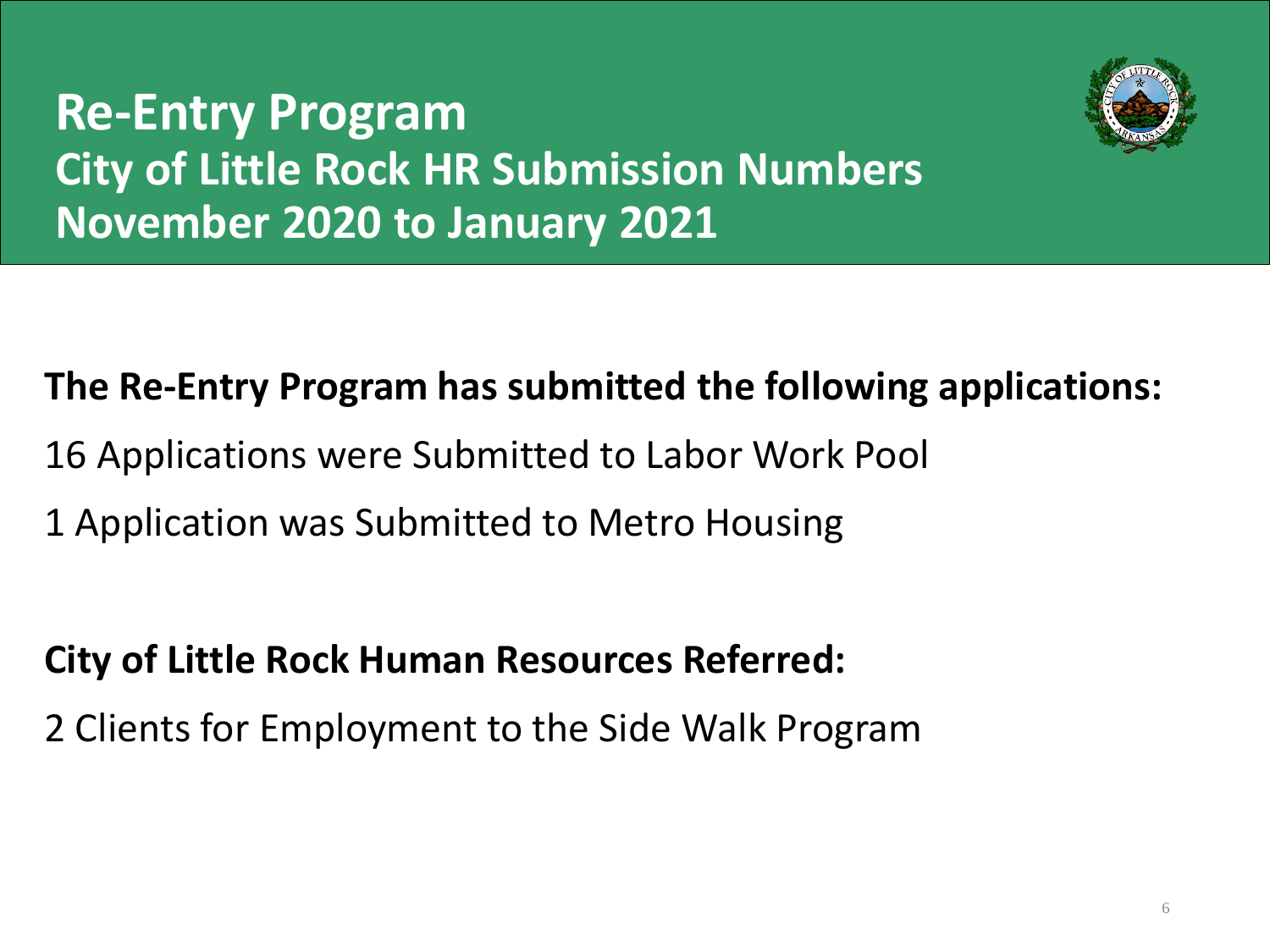# **Re-Entry Program City of Little Rock Employment Numbers November 2020 to January 2021**



### **City of Little Rock Employment Numbers:**

Office Support: 0 Side Walk: 2 Right of Way: 0

### **Number of Re-Entry Clients Promoted/Transferred:**

Side Walk: 24 employees Right of Way: 13 employees

### **Total Number of Re-Entry Clients in Each Program (as of date):**

Side Walk Clients: 78 Right of Way Clients: 55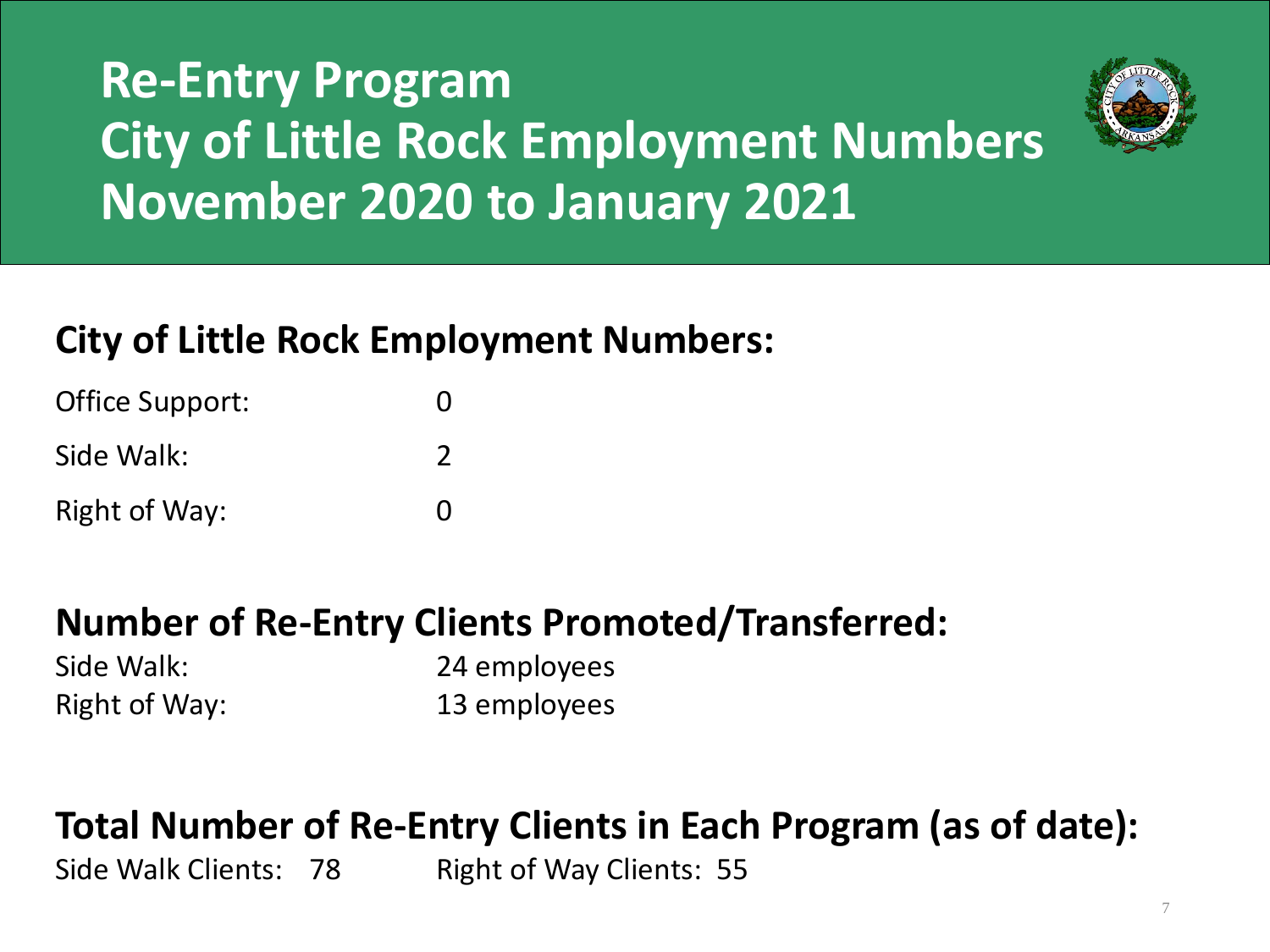# **Community Programs Department Re-Entry Program Outside Employment Partners**



**New Outside Partner: Baucum Nursery / Department of Agriculture** (through TRAC Staffing)

We were able to submit 4 clients to this employment opportunity.

We have three clients who remained on for the entire 6-Week Assignment.

We are currently working on the next group of applicants to be reviewed by TRAC Staffing for Baucum Nursery.

The next group of clients start on February 15, 2021.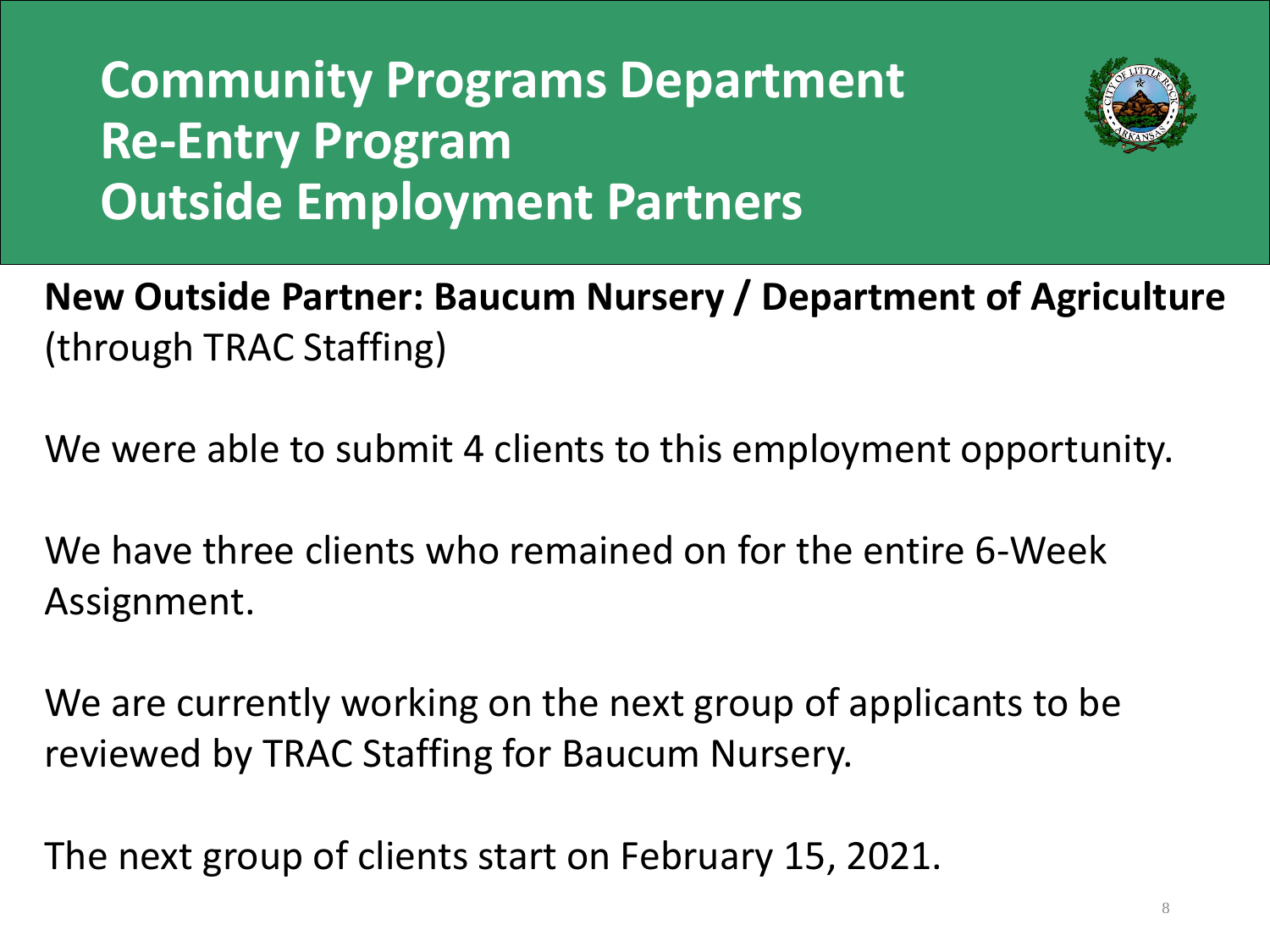# **Community Programs Department Re-Entry Program Outside Employment Partners**



Due to COVID-19, our employment partners numbers have also been low.

We are currently working to add new partners with a goal to increase our referrals to outside agencies by 15% in 2021.

### **Number of Re-Entry Clients Hired by Outside Partners: 5**

- Rice Clinic (New Employer): 1 Client
- TRAC Staffing/Baucum Nursery: 4 Clients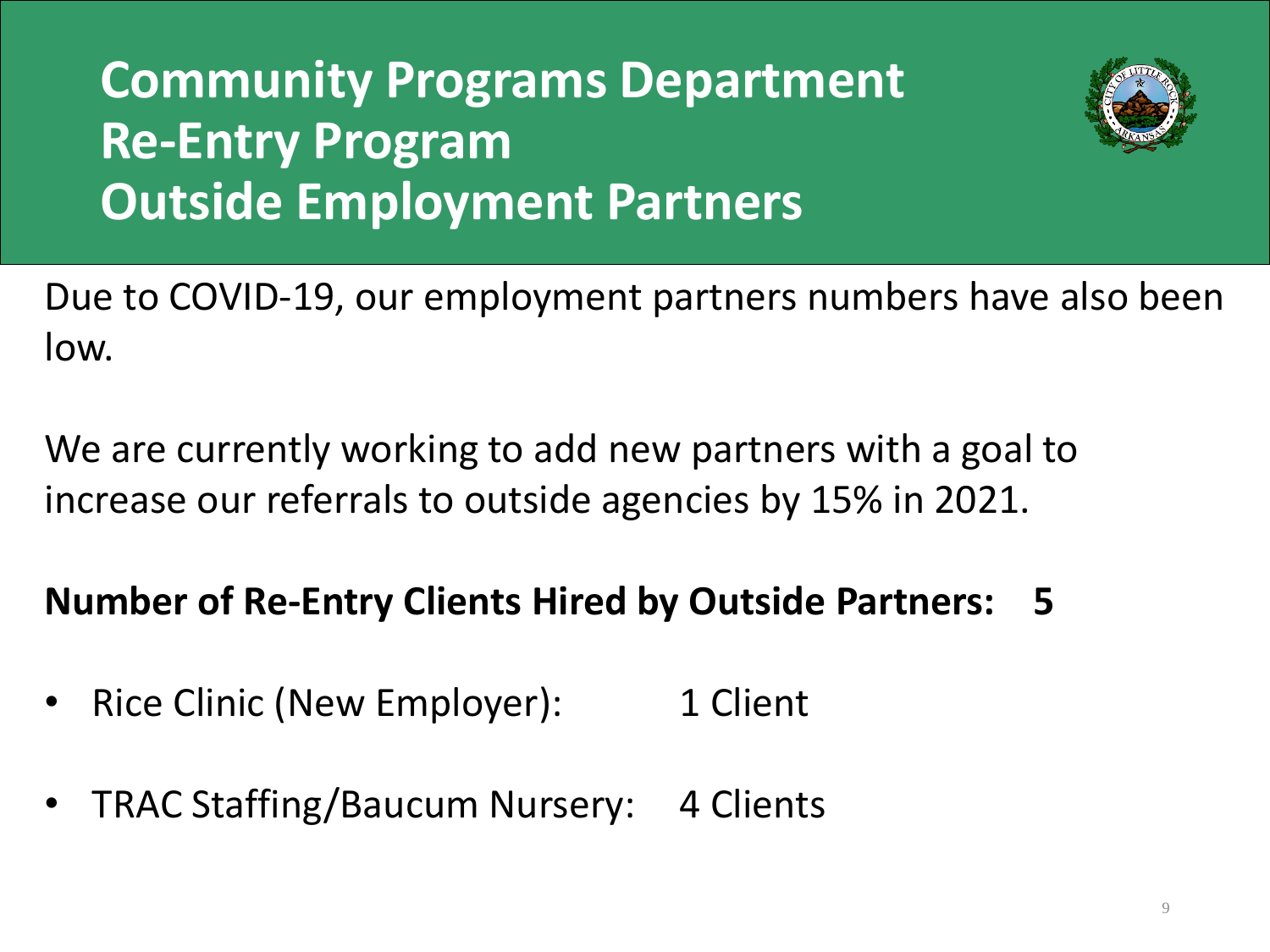## **Community Programs Department Re-Entry Program Paul Philia Charity Fund CDL Training Opportunity**

### **Paul Philia Charity Fund Update:**

The scholarship goal is \$20,000.00 to provide CDL training to at least 3 Re-Entry Clients.

We currently have raised \$14,192.66 through the Arkansas Community Foundation.

If you or anyone you know is interested in donating to help us reach our goal, please go to Arkansas Community Foundation and Click on "Give Online".

[Or you can use the following link: https://www.arcf.org/give](https://www.arcf.org/give-online/?fund=Paul+Philia+Charitable+Fund)online/?fund=Paul+Philia+Charitable+Fund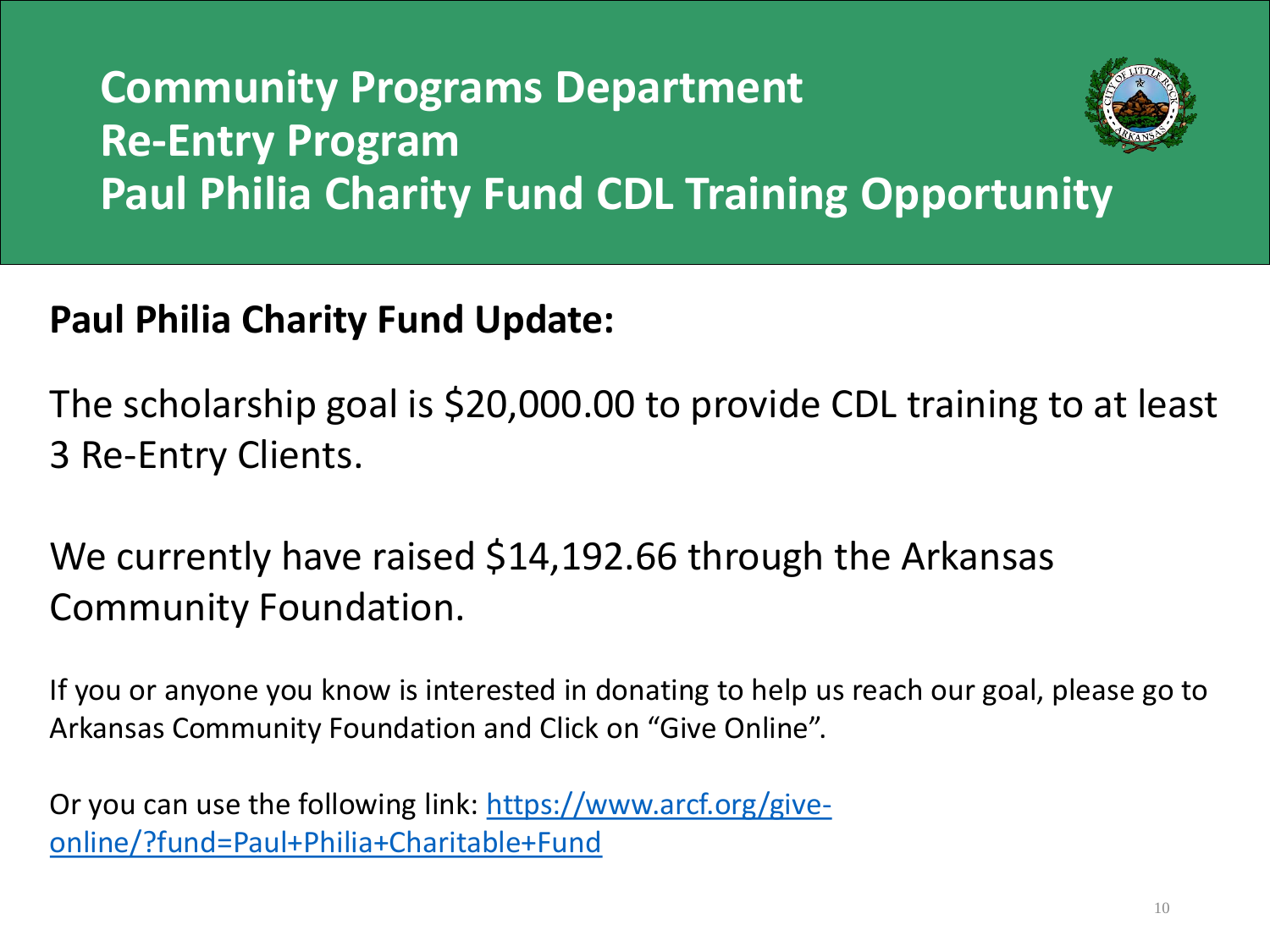# **Community Programs Department CDL Training Opportunity**



### **Information about Paul Philia Charity Fund**



#### Eligibility for this Employment Opportunity

- $\blacktriangleright$  Who is Eligible
- Dpen to all individuals, both men and women, who are residents of Arkansas > The grant is restricted to training at the Pine Bluff Trucking School Only
- Criteria for Those Seeking Funding
	- Age 21 or older Have a valid drivers license for at least the past 3 years
	- > Have no DUI or DWI or any other violation involving drugs or alcohol within the past 5 years
	- $\blacktriangleright$  Allow the granting committee to request any records concerning violations
	- > Agree to submit to the Department of Transportation (DOT) physical and drug tests which is required by the Pine Bluff Trucking School
	- $\blacktriangleright$  Cannot be on insuling
	- $\blacktriangleright$  Be either a U.S. citizen or legally be in permanent status in the U.S. and live in Arkarsas
- Must complete Career Crash Course offered by Department of Community Programs on October 12<sup>th</sup><br>thru 16<sup>th</sup> from 6:00 pm to 8:30 pm. Dinner will be served each day between sessions.





As of 2/2/2021, we have raised \$14,192.66. **Donations are still being accepted by the Arkansas Community Foundation.**